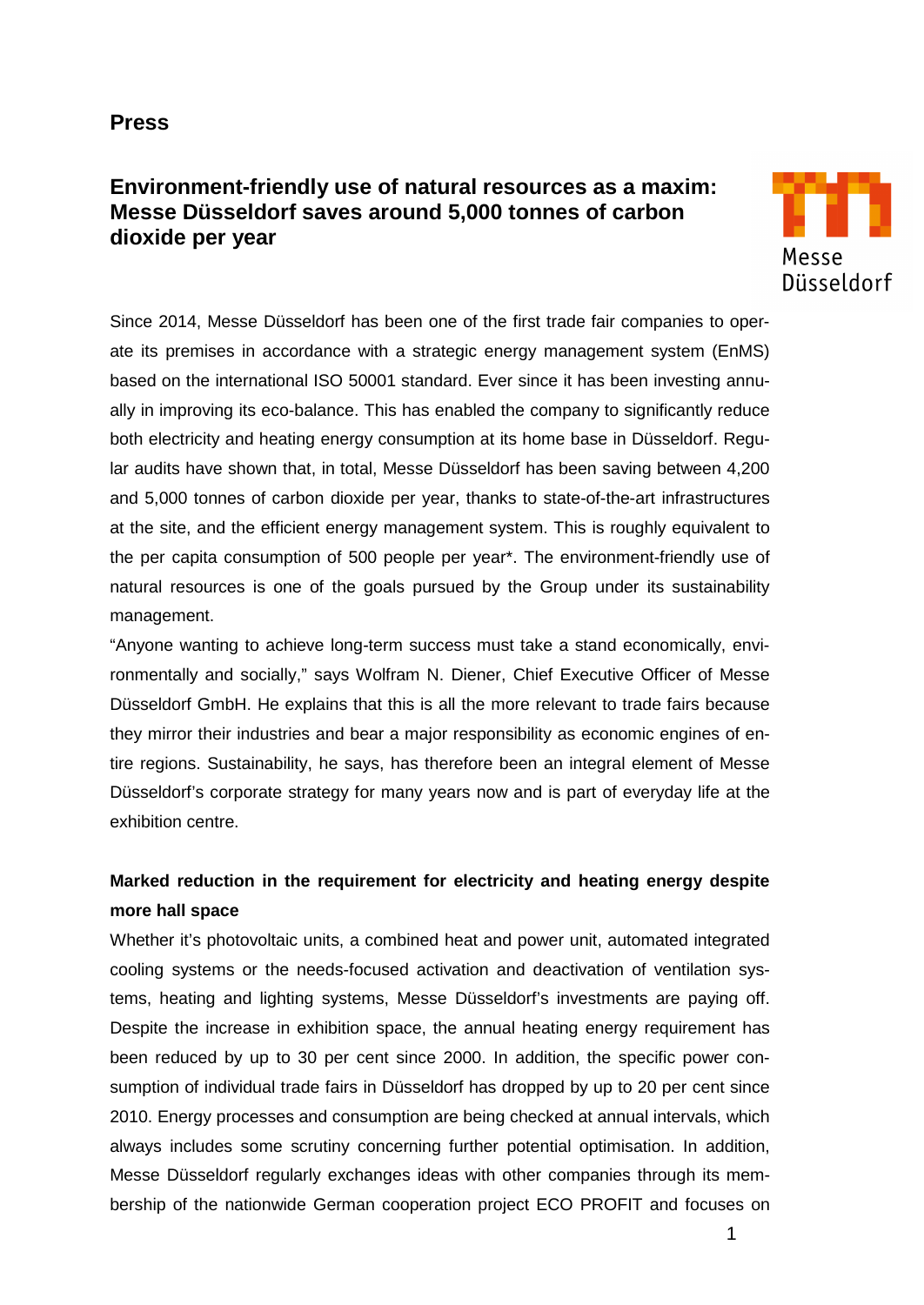reducing both waste and toxic emissions. One major success factor is the company's own workforce. Thanks to improvements suggested by staff, Messe Düsseldorf has reduced its use of electricity by 968,517 kWh per year, roughly matching the average annual power consumption of about 240 households\*\*.

### **Strong support for Düsseldorf's climate goal**

"The City of Düsseldorf wants to be climate-neutral by 2035," says the head of Messe Düsseldorf, as he comments on the ambitious plans of the company's biggest shareholder. "It's a primary concern for us that Messe Düsseldorf should make a contribution towards this goal." As well as expanding the use of renewable energies and continually reducing its energy requirements, Messe Düsseldorf has, among other things, set up an innovative logistics and HGV control system. This system received an award from the Global Association of the Exhibition Industry (UFI) for the lowest possible greenhouse gas emissions. Moreover, a comprehensive recycling management system is in place, reducing waste and warranting optimum recycling and disposal.

#### **Cross-industry commitment to the environment**

As a pioneer in sustainable exhibition management, the commitment of this international trade fair company goes further than its own home base and also includes global transnational and cross-company initiatives. One example is the SAVE FOOD project, conducted together with FAO (the Food and Agriculture Organisation), which combats worldwide food losses and waste. Another example is Love Your Ocean, which seeks to protect the world's oceans and other water from pollution. With its leading global exhibitions, the Düsseldorf trade fair company brings together research and industry, so that they can work together on tomorrow's sustainable products. Diener sums it all up by saying: "We are innovation brokers, and our trade fairs act as meeting points for international knowledge transfer, so that they have a hand in moulding the economic and ecological futures of the various industries. Our sustainable development provides the basis for this. We are continually optimising our premises, our service and the quality of our events, thus creating greater added value and increasing the innovative capacity of our customers."

\* Calculation basis: Savings of 4,500 t, annual per capita emissions in Germany of 8.93 t CO2, status 2020

\*\* Calculation basis: annual electricity consumption of 4,000 kWh for a 4-person household, status 2020

Further details of Messe Düsseldorf's environmental responsibility can be found at [www.messe-duesseldorf.de/environment](http://www.messe-duesseldorf.de/environment)